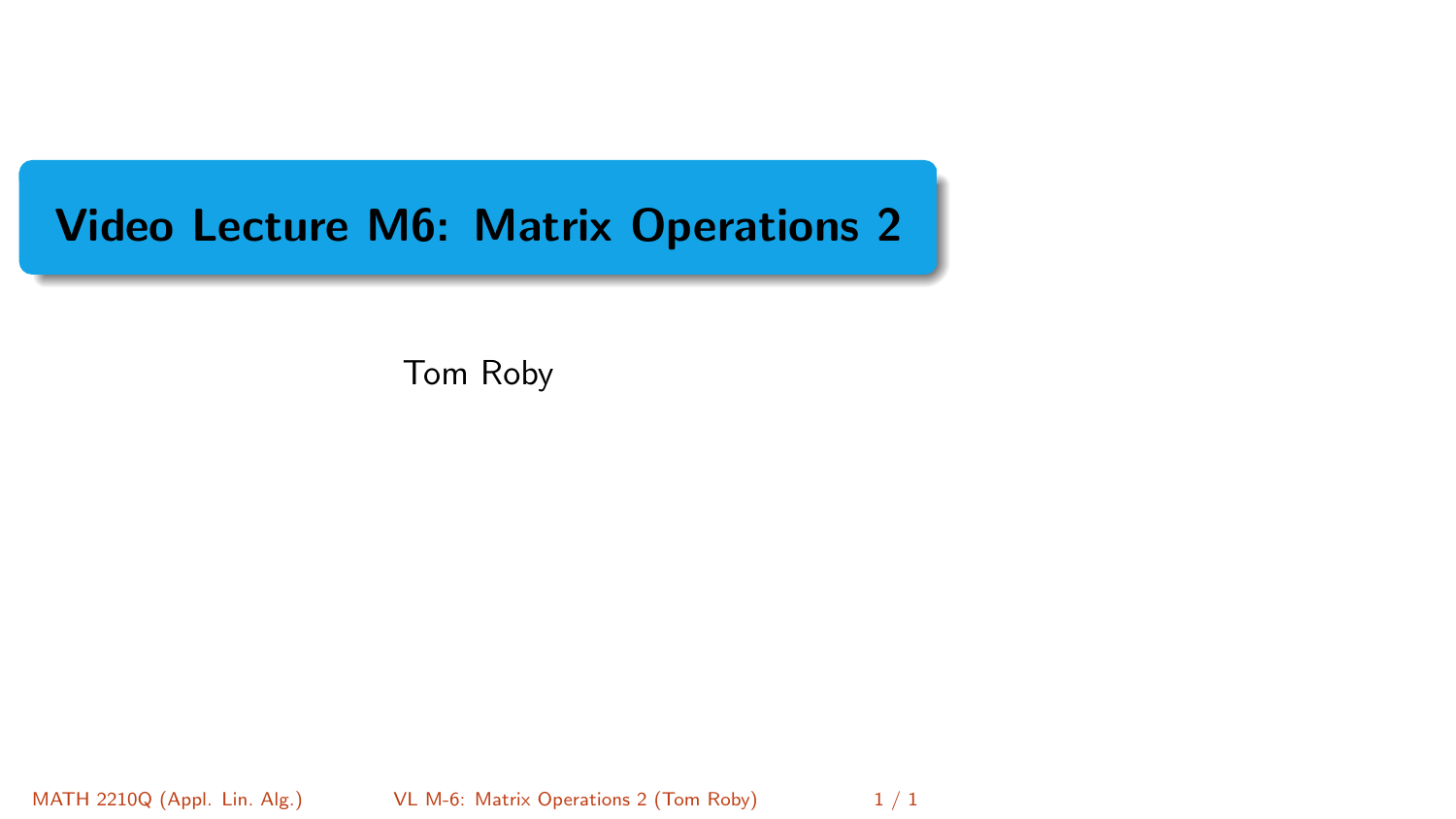## Outline & Objectives

- Memorize the definition of the *transpose A*<sup>T</sup> of a matrix A and compute examples.
- **•** Generalize some algebraic properties for numbers to matrix multiplication, and demonstrate that others fail.
- Apply properties of these operations in examples and as part of reasoning in proofs.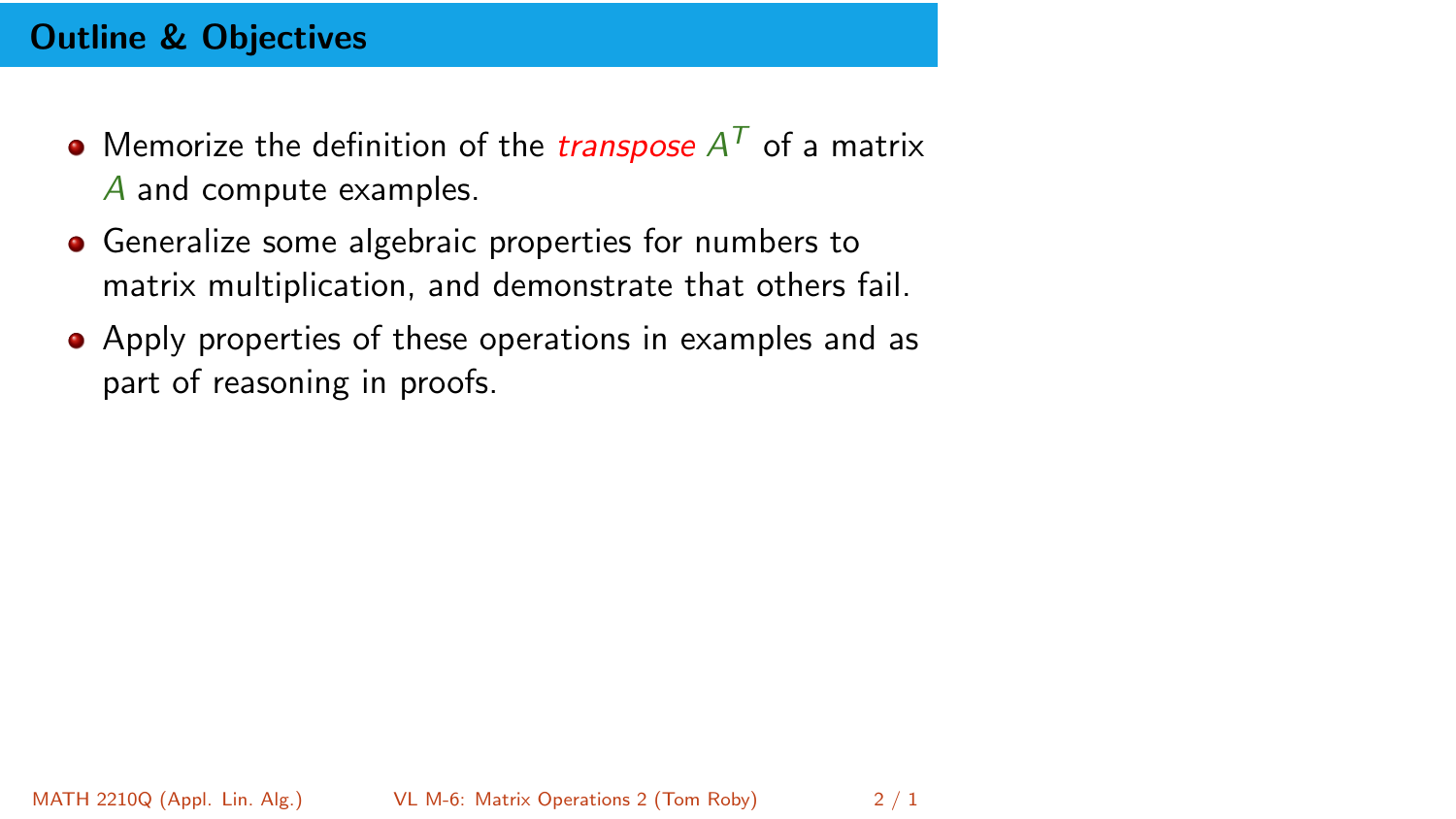#### Algebraic properties of matrix multiplication

Recall:  $AB = [A\vec{b}_1 \; A\vec{b}_2 \; \cdots \; A\vec{b}_p]$  where  $(m \times n)(n \times p) \mapsto (m \times p)$ **Proposition** Let A, B, C be matrices of appropriate sizes,  $r \in \mathbb{R}$ :  $A(BC) = (AB)C$ 2  $A(B+C) = AB + AC$  $(A + B)C = AC + BC$ 4  $r(AB) = (rA)B = A(rB)$  $\bullet$   $I_m A = A = A I_n$ **6** BUT AB  $\neq$  BA OFTEN

Think about dimensions for AB versus BA.

Can we make sense of  $A<sup>4</sup>$ ? If  $AB = 0$ , then must  $A = 0$  or  $B = 0$ ? If  $AC = BC$  and  $C \neq 0$  then must  $A = B$ ? *Ex*: Find examples of  $A, B, C \in \mathbb{R}^{2 \times 2}$  where (1)  $AB \neq BA$ , (2)  $AB = 0$ , but neither A nor B is zero, and (3)  $AC = BC$ , but  $A \neq B$ .